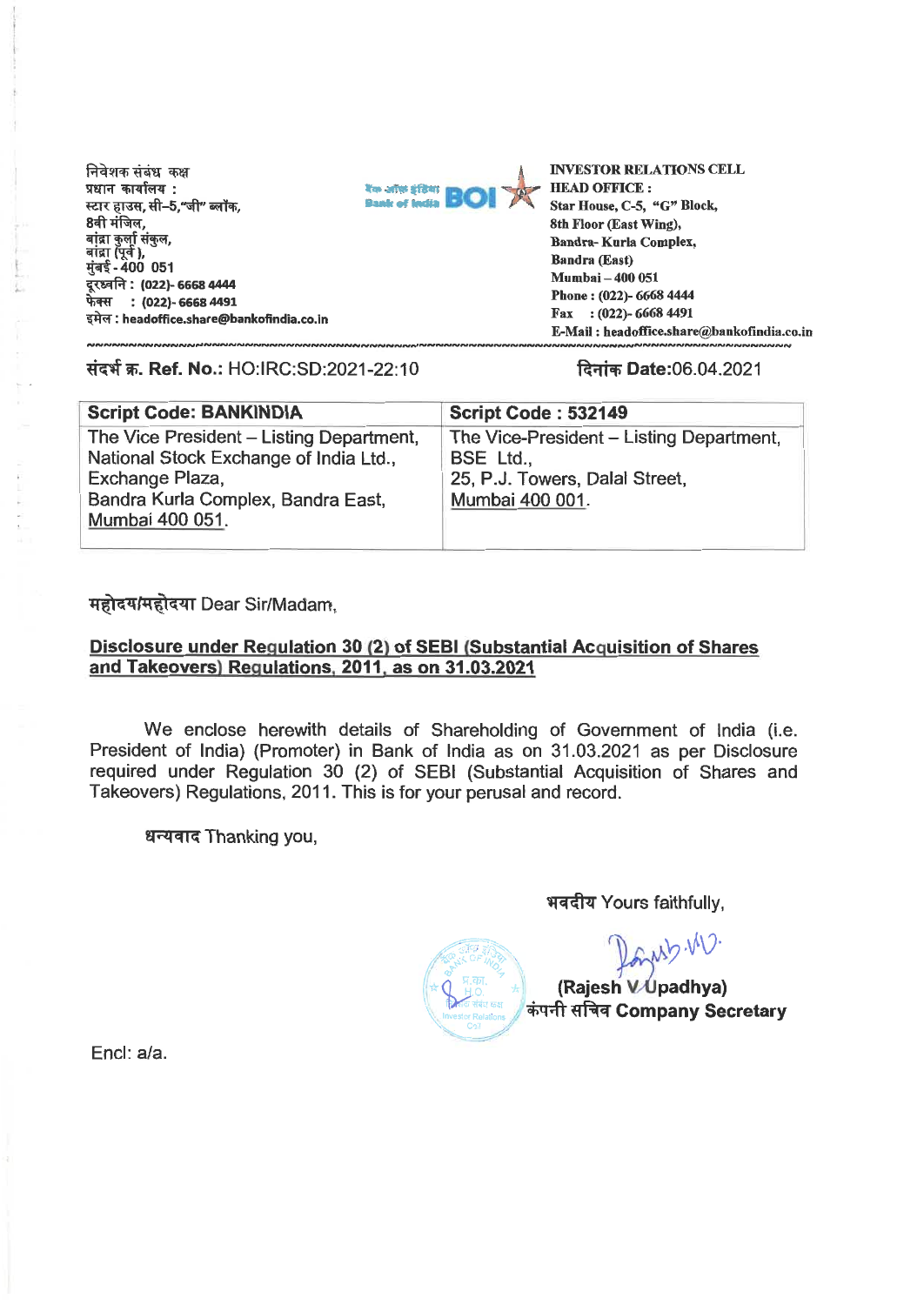

### Sub. : Disclosure under Regulation 30 (2) of SEBI (Substantial Acquisition of Shares and Takeovers) Regulations, 2011,<br>as on 31.03.2021.<br>Part – A – Details of Shareholding **as on 31.03.2021.**

#### **Part - A - Details of Shareholding**

|           | <b>The Strips of India BOI X</b>                                                                                                                                                                                                                                                                                                                                                                                                 |                                                                          |                                                                  |                                                                 |  |  |  |
|-----------|----------------------------------------------------------------------------------------------------------------------------------------------------------------------------------------------------------------------------------------------------------------------------------------------------------------------------------------------------------------------------------------------------------------------------------|--------------------------------------------------------------------------|------------------------------------------------------------------|-----------------------------------------------------------------|--|--|--|
|           | Head Office: Star House, C-5, G-Block, 8 <sup>th</sup> Floor, Bandra Kurla Complex, Bandra (E), Mumbai - 4000<br>Phone: (022)-6668 4490    Fax: (022)-6668 4491<br>E-Mail: headoffice.share@bankofindia.co.in<br>๛๛๛๛๛๛๛๛๛๛๛๛๛๛๛๛๛๛๛๛                                                                                                                                                                                            |                                                                          |                                                                  |                                                                 |  |  |  |
| To,       | BSE Ltd., Mumbai - 400 001<br>National Stock Exchange of India Ltd., Mumbai - 400 051                                                                                                                                                                                                                                                                                                                                            |                                                                          |                                                                  |                                                                 |  |  |  |
| Dear Sir, |                                                                                                                                                                                                                                                                                                                                                                                                                                  |                                                                          |                                                                  |                                                                 |  |  |  |
|           | Sub.: Disclosure under Regulation 30 (2) of SEBI (Substantial Acquisition of Shares and Takeovers) Regulations, 2011,                                                                                                                                                                                                                                                                                                            |                                                                          |                                                                  |                                                                 |  |  |  |
|           | as on 31.03.2021.<br>Part - A - Details of Shareholding                                                                                                                                                                                                                                                                                                                                                                          |                                                                          |                                                                  |                                                                 |  |  |  |
|           |                                                                                                                                                                                                                                                                                                                                                                                                                                  |                                                                          |                                                                  |                                                                 |  |  |  |
| 1.        | Name of the Target Company (TC)                                                                                                                                                                                                                                                                                                                                                                                                  | <b>BANK OF INDIA</b>                                                     |                                                                  |                                                                 |  |  |  |
| 2.        | Name(s) of the Stock Exchange(s) where the shares of TC are listed                                                                                                                                                                                                                                                                                                                                                               | <b>BSE Limited.</b><br>1.<br>2.<br>National Stock Exchange of India Ltd. |                                                                  |                                                                 |  |  |  |
| 3.        | Particulars of the shareholder(s):<br>Name of person(s) together with Persons Acting in Concert<br>а.<br>(PAC) whose total holding (including that in the form of<br>shares, warrants, convertible securities and any other<br>instrument that would entitle the holder to receive shares in<br>the TC) is more than 25% of the voting rights of the TC.<br>0R<br>Name(s) of promoter(s), member of the promoter group and<br>b. | Government of India (i.e. President of India)                            |                                                                  |                                                                 |  |  |  |
|           | PAC with him.                                                                                                                                                                                                                                                                                                                                                                                                                    | (Promoter)                                                               |                                                                  |                                                                 |  |  |  |
| 4.        | Particulars of the shareholding of person(s) mentioned at (3) above                                                                                                                                                                                                                                                                                                                                                              | Number of<br><b>Shares</b>                                               | % w.r.t. total<br>share/voting<br>capital wherever<br>applicable | % of total diluted<br>share/voting<br>capital of the<br>$TC(*)$ |  |  |  |
|           | As of March 31st 2021, holding of .<br><b>Shares</b><br>a)<br>Voting Rights (otherwise than by shares)<br>b)<br>Warrants,<br>C)<br><b>Convertible Securities</b><br>d)<br>Any other instrument that would entitle the holder to receive<br>e)<br>shares in the TC                                                                                                                                                                | 291,96,90,866<br>Nil<br>Nil<br>Nil<br>Nil                                | 89.10<br>Nil<br>Nil<br>Nil<br>Nil                                | 89.10<br>Nil<br>Nil<br>Nil<br>Nil                               |  |  |  |
|           | Total                                                                                                                                                                                                                                                                                                                                                                                                                            | 291,96,90,866                                                            | 89.10                                                            | 89.10                                                           |  |  |  |